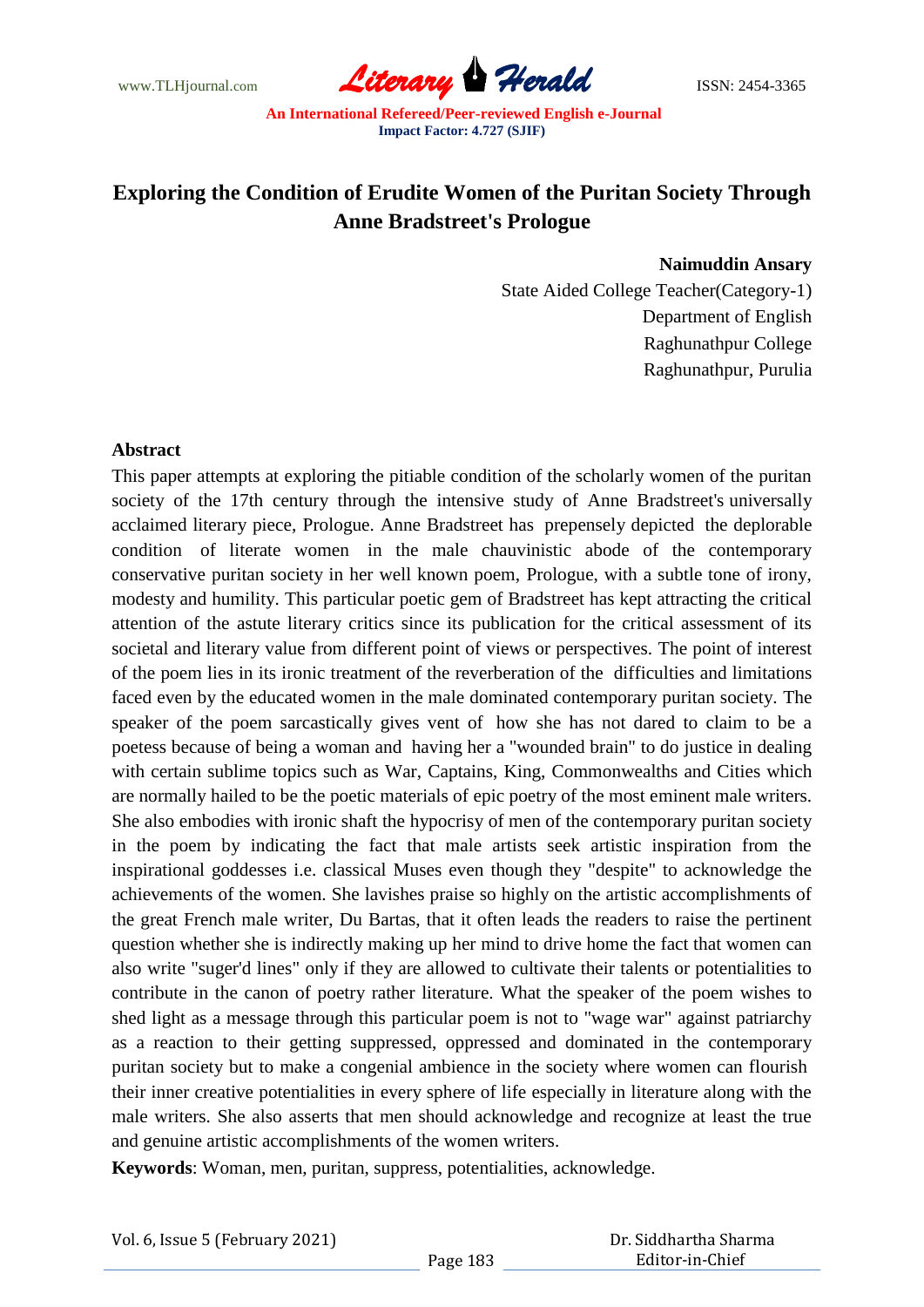

**Introduction**: Anne Bradstreet is one of the distinctive literary figures of the American Literature writing in English. She has penned many a gem of literature in the form of poetry .Anne's poetic excellence is exemplified in the collection, Tenth Muse Lately Sprung up in America which contains her distinctive poem, Prologue. John Woodbridge who was the brother in law of Anne Bradstreet published this collection of her poetry in England in 1650.

Before assessing the poem, Prologue, critically to trace the exact state of women in the puritan society in the countries like America and England in the time Anne was composing poetry, it is important to have a basic idea on puritan woman. A puritan woman was a member of the puritan sect among the Protestants of Christianity. Puritans had sought reformation in the protestant church of England. They, being the sole believers in the God and His scriptures, intended to remove all the extra ceremonies, festivities and rituals of the Roman Catholic Church from the Protestant Church of England and other countries. They were very conservative, strict and disciplined people. M.H. Abrams rightly pointed out how strict puritans had closed the theatres in England to avoid the danger of being sinned in the eyes of God in the 17th century, "....the Puritans closed the public theatres in September1642,not only on moral and religious ground, but also to prevent public assemblies that might foment civil disorder." Their conservatism and sense of discipline laid the foundation of the oppression, suppression and subjugation of women in the society by patriarchy. Women of the puritan society had to undergo certain strict ritualistic rules and regulations. Many limitations were forcibly imposed on them. They were confined to the four walls of the house with the assignment of such duties as to take care of their children, to engage themselves in cooking, cleaning and "needle" work.

Anne Bradstreet has dealt especially with the issue of the women writers of her time in the poem, Prologue.

The speaker of the poem at the very outset points out modestly her incapability of giving poetical treatment of such subjects as war, captains, kings, Commonwealths or cities. She implicitly reveals that she doesn't have enough potentialities or skills to deal deftly with those "superior" subjects. Although, it apparently seems a kind of self depreciation of the speaker but ironically it suggests that women can excel in the art of using sublime subjects in the corpus of their poetry only if they are provided with privileges and opportunities which the male writers enjoy hitherto. She doesn't even claim the honour of being called a poetess as she thinks her poetic creation as "obscure" with a tone of self condemnation.The renowned critic Eileen Margerum brings out the idea of this poem to be in the tradition of humility or self depreciation that was very common in the poetry of the other writers of Bradstreet's time.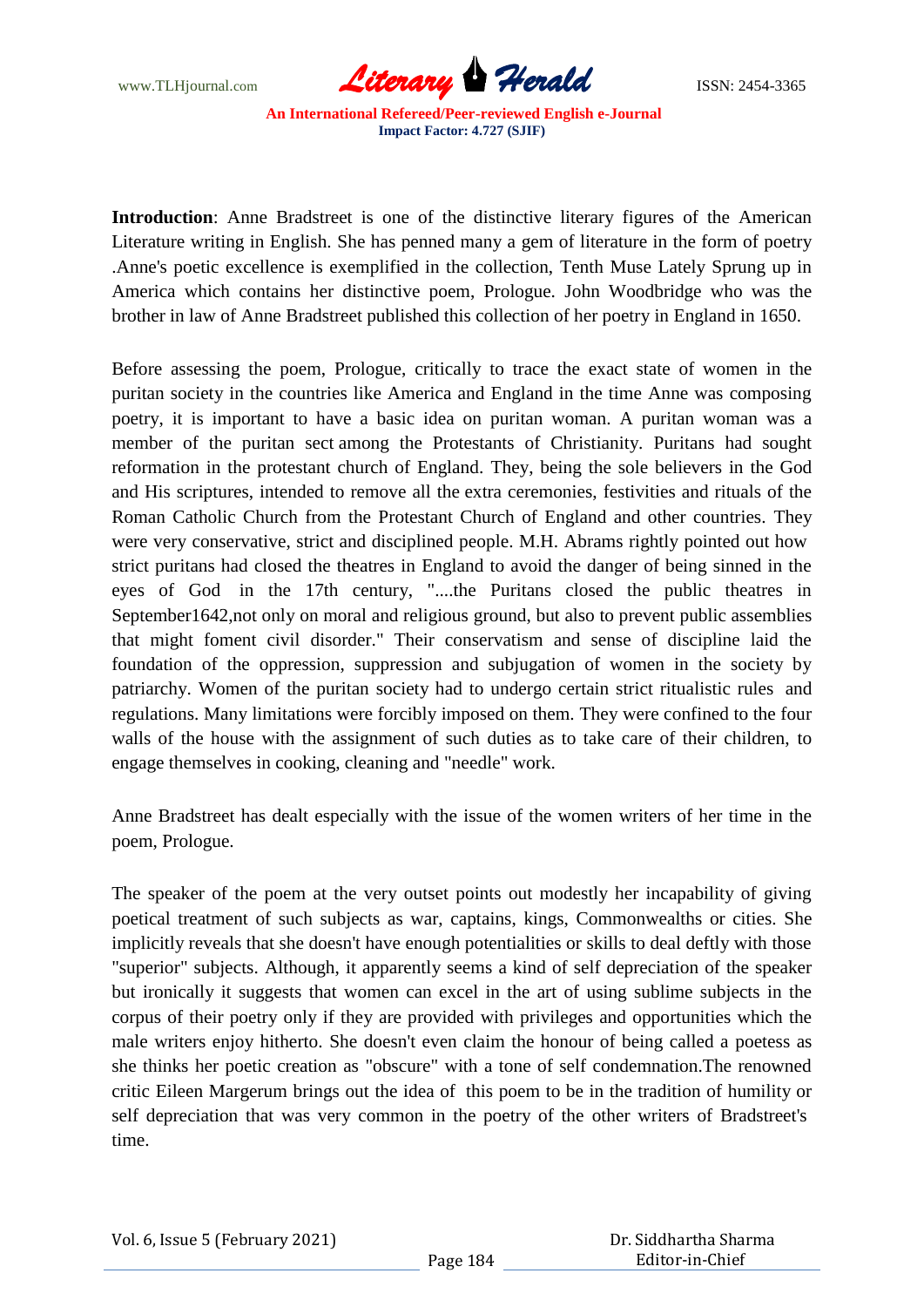www.TLHjournal.com *Literary Herald*ISSN: 2454-3365

The speaker of the poem expresses her wonder in going through the "suger'd lines" of Bartas, a great French Protestant poet, and becomes "envious" of his poetic craft. Is she jealous only because of her inferiority to Bartas in terms of poetic potentialities? She perhaps has been suggesting that women are after all envious of men as only women are suppressed, oppressed and dominated in the society and never given the opportunity to put their inner thoughts into paper.

She then proceeds to expose her anger against the Muses who ,she thinks, pours out "over fluent store" of inspiration to male artists only and deprives the women artists of the same. What she implies here is that only the male artists receive recognition as skilled artists in the society where as women are not allowed to harbour their individual talent in the puritan society. She then goes on to compare herself to an immature school boy who is incapable of being the expert of an eloquent speech and a broken musical instrument which fails to produce sweet music. She admits that she as a poetess is naturally defective and can't produce anything worthy piece of literature. Although she doesn't mention the irreparable "main defect" overtly, the readers can easily infer that it is nothing but her status as a women in the society. What she means to state here is that women are made to believe themselves as naturally inferior, weak, meek, subordinate and submissive and are beyond of making any improvement of their status. Ironically, she also refers to the fact that women can achieve the end they intend to if they get rights and privileges and there are many well educated women in the society who can't be compared to an immature school boy. Simon De Beauvoir rightly states that women are treated as "Other" in the society and while men are defined as subject. Women are considered as the flawed version of men.

Again, the speaker of the poem hammers on the fact that men were able to improve their physical disability by the art of practice and hard labour as it is evident in case of the great Greek orator, Demosthenes, who overcame his speech defect by mere practice and hard labour in the form of putting pebbles in the mouth, reciting poem and practicing speech before mirror but women, as already noted, cannot flourish themselves as great artists because of their incurable" wounded brain." Their brain is wounded for being treated in the puritan society by patriarchy as incapable of harbouring intellectual activities.

Women are often the target of criticism of the critics. They are never encouraged to engage themselves in intellectual endeavours rather they are advised by patriarchy to carry out domestic chores such as cooking, sewing and cleaning houses. The speaker is also made to think whether it would be worthy or not to do justice to poetry by stretching her "lowly pen" on paper. She is sure that men will never acknowledge her literary contribution. Even if she is able to compose poetry by using her poetic talent, men will think that she has come up to do so because of sheer " chance" or she may have stolen the ideas of her poetry from some other writers. Women are never thought to have possessed potentialities to produce literary works. Virginia Woolf in her famous essay, Professions for Women, points out the plight of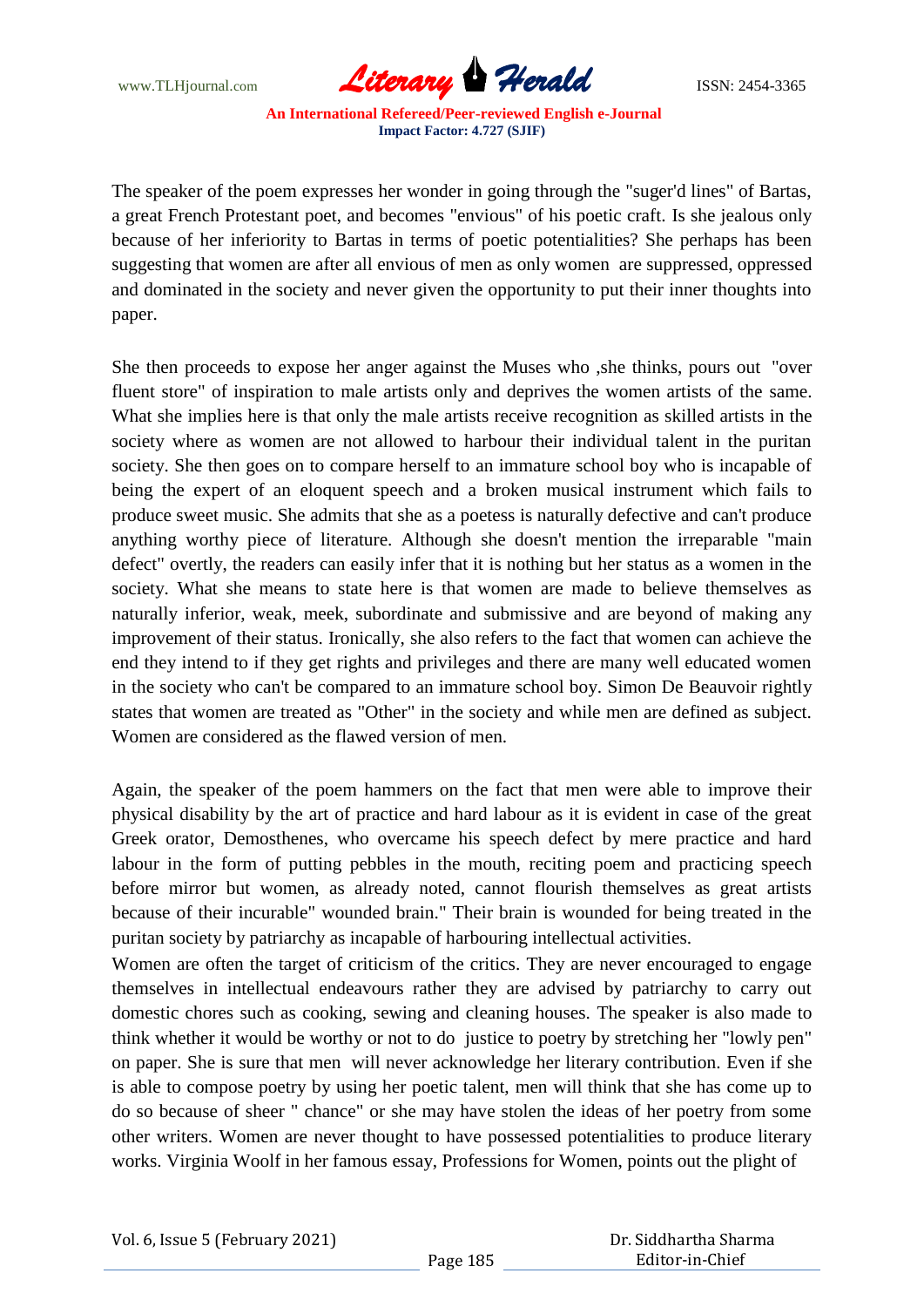www.TLHjournal.com **Literary Herald Herald** ISSN: 2454-3365

women because of her submissive nature in society-"She was intensely sympathetic. She was immensely charming. She was utterly selfish. She excelled in the difficult arts of family life. She sacrificed herself daily. If there was chicken, she took the leg; if there was a draught she sat in it."

In the next section of the poem, the speaker ironically refers to the hypocrisy of men. In ancient Greek Mythology, there were nine inspirational goddesses in the name of Muse. They presided over various arts and served as the source of inspiration to the artists for the fresh creations of art. Irony lies on the point that men invoke to one of these Muses for artistic inspiration but they are not ready to acknowledge the achievements of women of their society. It reminds one of the great remarks made by Virginia Woolf in her A Room of One's Own- "A very queer, composite being thus emerges. Imaginatively she is of the highest importance ;practically she is completely insignificant. She pervades poetry from cover to cover..."

The speaker then admits the superiority and "preeminence" of the male writers. She is not thinking of competing with them rather she believes in the existence of literary pieces of both the male and female writers in the society. She makes a kind of appeal to the male writers that they should grant "some small acknowledgement" to women writers. Virginia Woolf in her A Room of One's Own has given out her idea of androgynous creative mind by going beyond male/ female binary-"In each of us two powers preside, one female; and in the man's brain the man predominates over the woman, and in the woman's brain the woman predominates over the man. The normal and comfortable state of being is that when the two live in harmony together ,spiritually co-operating." According to Woolf great artists are always "man-womanly" and "woman-manly" as she termed it. The speaker of the poem, Prologue, means to say that women also deserve praise for their artistic accomplishments in the society and men should not be intolerant to it.

The final section of the poem brings out the speaker's earnest appeal to the patriarchy to extend their praise or honour to her by giving at least the plants used in cooking such as Parsley or Thyme as a symbol of her literary achievement instead of wreaths of laurel. Even though the speaker doesn't talk of equality she wishes to have the rights of women just like men in the society of contributing in the development of the corpus of literature. She admits that her poem is not so refined or polished as that of men but she is sure that it can help shine more brightly the " gold" or rather so called great writings of male writers. It echoes more or less the idea of binary opposition of Structuralism. Structuralists are of the view that meaning is created out of difference as for example Idea or meaning of red colour arises because of its status of not being black colour. In the same way, what the speaker means to say is that a comprehensive body of literature can be produced by the efforts and contribution of both the men and women.